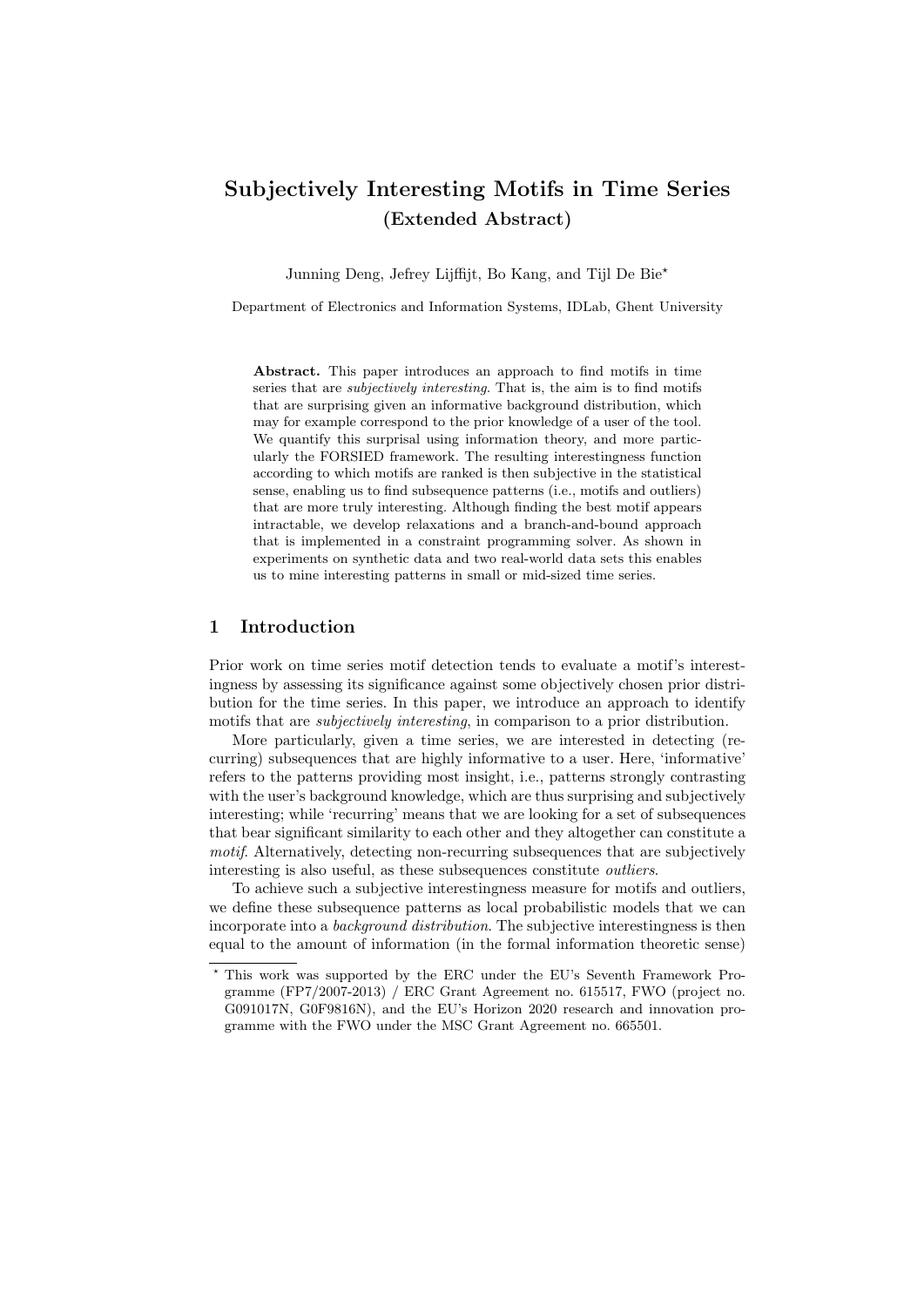contained in a local model, in comparison with the background distribution. In turn, the background distribution is a maximum entropy model for the data given a set of constraints, such as expected mean, variance, and co-variance between neighbouring points in the time-series. A wide variety of constraints would be possible, which can also contain the prior knowledge of a user, making the information content of the local models dependent on such prior knowledge. Hence, this score indeed quantifies interestingness subjectively.

To find the most informative motifs and outliers efficiently, we develop relaxations with bounds on this relaxed form, and propose a search method implemented in a constraint programming solver. Together with a pruning technique, this enables us to mine subsequence patterns relatively efficiently.

Our specific contributions are:

- Novel definitions of motifs and outliers as probabilistic patterns. [Section 2]
- A quantification of their Subjective Interestingness (SI), based on how much information a user gains when observing this pattern. [Section 2]
- We propose a relaxation of the exact setting and an algorithm to efficiently mine the most informative recurring pattern to a user. [Section 3]
- We empirically evaluate this algorithm on one synthetic data and two realworld data, to investigate its ability to encode the user's prior beliefs and identify informative subsequence patterns. [Section 4]

#### 2 Motif templates and their Subjective Interestingness

**Basic definitions.** We denote a *time series* as  $\hat{\mathbf{X}} \triangleq (\hat{X}_1, \dots, \hat{X}_n)' \in \mathbb{R}^n$ , i.e., an ordered collection of n real numbers  $\hat{X}_i \in \mathbb{R}$ , where  $i \in [n] = [1, \ldots, n]$ . We write  $\hat{\mathbf{S}}_{i,m}$  for  $\hat{\mathbf{X}}$  for the *subsequence* of length  $m \leq n$  starting from position i. That is,  $\hat{\mathbf{S}}_{i,m} = \hat{X}_i, \dots, \hat{X}_{i+m-1}$ . And we write  $\mathbb{T} = {\{\hat{\mathbf{T}}_1, \dots, \hat{\mathbf{T}}_{|\mathbb{T}|}\}}$  for a set of subsequences, i.e.,  $\hat{\mathbf{T}}_i = \hat{\mathbf{S}}_{j,m}$ , all of equal length m, of cardinality  $|\mathbb{T}|$ .

**Definition 1 (Motif).** A motif is a set  $\mathbb{T}$  with  $|\mathbb{T}| \geq 2$  of 'similar' subsequences.

The criterion by which we judge 'similarity' is explained below shortly below.

**Definition 2 (Outlier).** An *outlier* is a subsequence  $\hat{\mathbf{S}}_{i,m}$  of a time-series for which that time-series does not contain 'similar' non-overlapping subsequences.

Our general aim is to find subjectively interesting 'motifs'. However, what one typically means is not actually a set of subsequences that are similar, but a general subsequence pattern that is re-occurring in a time-series. To avoid working with a set of subsequences, one can use a single exemplar. Here we introduce a probabilistic local model as the target object, the motif template:

**Definition 3** (Motif template). A motif template  $\theta$  is a description of local model that describes the shape of a motif.

More concretely, we propose a model where we capture the mean and variance statistics of subsequences. We call this template a *mean-variance motif template*: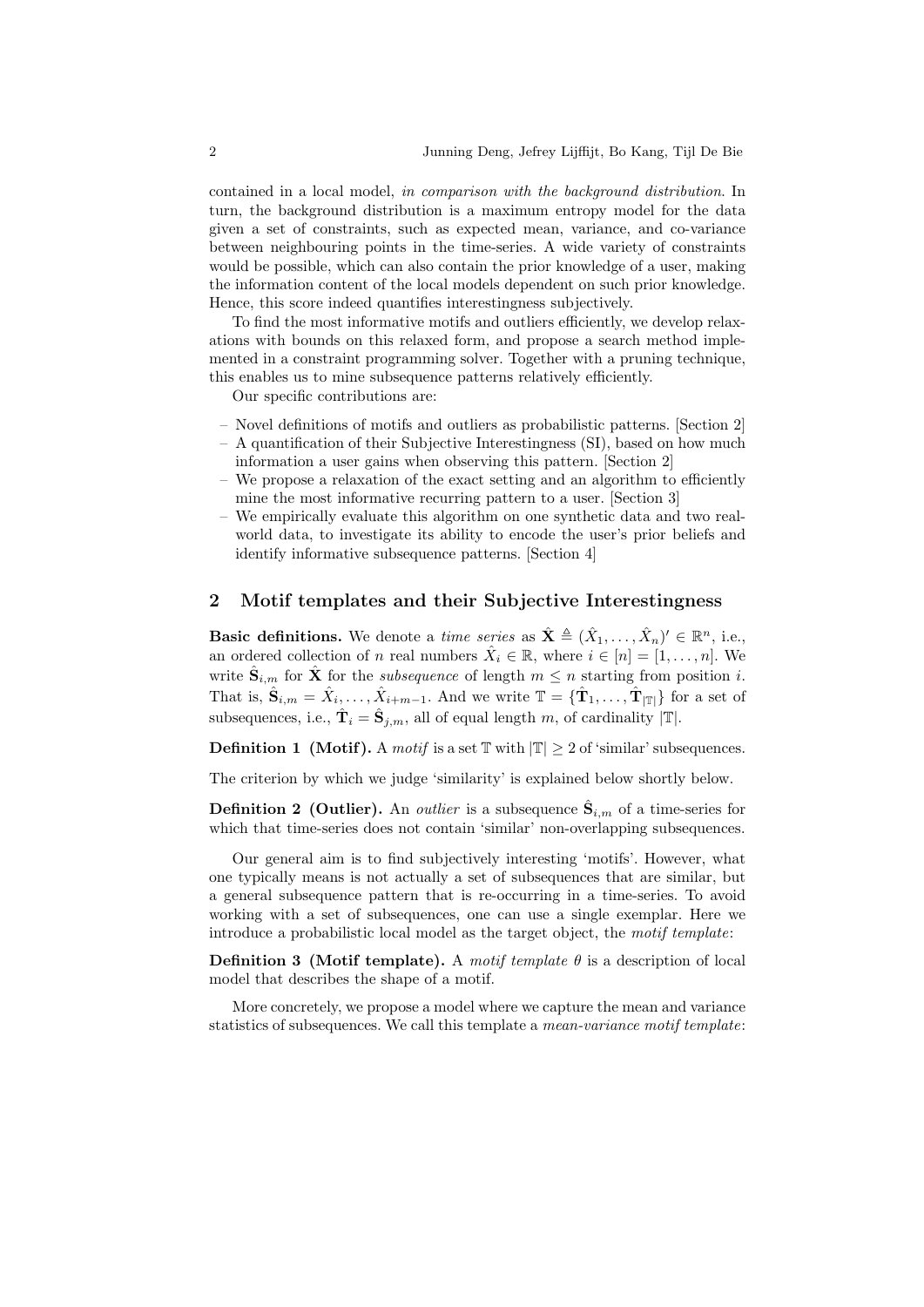Definition 4 (Mean-variance motif template). A mean-variance motif template  $\theta$  is a tuple  $\theta = (\mu, \sigma)$ , where  $\mu$  is a vector of means and  $\sigma$  a vector of variances, both of cardinality m. The parameters  $\mu$ ,  $\sigma$  are used to define a multivariate Gaussian distribution  $\mathcal{N}(\mu, \Sigma)$  where  $\Sigma$  is the diagonal matrix with the values of  $\sigma$  as the main diagonal and zero elsewhere.

In this paper, we take  $\mu, \sigma$  as the maximum likelihood parameters over a set of subsequences T. We denote the motif template learned from a set of subsequences T as  $\theta_{\mathbb{T}} = (\mu_{\mathbb{T}}, \sigma_{\mathbb{T}})$ . Examples are given in Figs 1 and 2.

FORSIED. The FORSIED framework [1,2] stipulates in abstract terms how methods can be derived to mine subjectively interesting patterns. The basic procedure is that a background distribution P is defined over the space of all possible data sets  $\Omega$ , which here would be all possible realizations of a time series **X**. Since  $X \in \mathbb{R}^n$ , the background distribution is a probability density hence we denote it as  $p(X)$  instead. It was argued that a good choice for the background distribution is the maximum entropy distribution subject to constraints, and these constraints should be defined to capture the user's prior beliefs.

Subjective Interestingness. Then, given the type of patterns that we want to mine (here motifs), we need to derive the Information Content (IC) of such patterns and define their Description Length (DL). The Subjective Interestingness (SI) of a pattern can then be computed as  $SI = IC/DL$  [2].

Description Length. We deem motifs of varying length are beyond the scope of this paper, and as we will see, the IC already brings a balance between the number of instances and the accuracy with which a motif template describes the instances. Hence, the DL can be assumed to be a constant and the SI is proportional to the IC: SI  $\propto$  IC.

Incorporating a motif template into the background distribution. The background distributions  $p$  for all prior belief types discussed in this paper are essentially multivariate Gaussian distributions each of which is parametrized by a n-dimensional mean vector  $\mu$  and a  $n \times n$  covariance matrix  $\Sigma$ . As mentioned, the motif template can also be described by a multivariate Gaussian distribution,  $\mathbf{T} \sim \mathcal{N}(\mu_{\mathbb{T}}, \Sigma_{\mathbb{T}}).$  Once a motif template along with its subsequence instances are identified and showed to the user, the user's belief state changes, and the background distribution needs to be updated. To do this, we simply set the blocks of  $\mu$  and  $\Sigma$  corresponding to the subsequence instances equal to  $\mu_{\rm T}$  and  $\Sigma_{\mathbb{T}}$ , and the off-diagonal elements of  $\Sigma$  corresponding to instances equal to 0.

Information Content. We define the IC of a motif  $\mathbb T$  as the amount of information gained by it being communicated, which is equivalent to the Kullback-Leibler divergence between the initial background distribution  $p(X)$  and the updated background distribution  $p_{\mathbb{T}}(X)$ :

$$
IC(\mathbb{T}) = -\log p(\mathbb{T}) = \log p_{\mathbb{T}}(\hat{\mathbf{X}}) - \log p(\hat{\mathbf{X}}).
$$
 (1)

Finding the most subjectively interesting motif template. Now we can formalize our goal of finding the most interesting motif template in a time series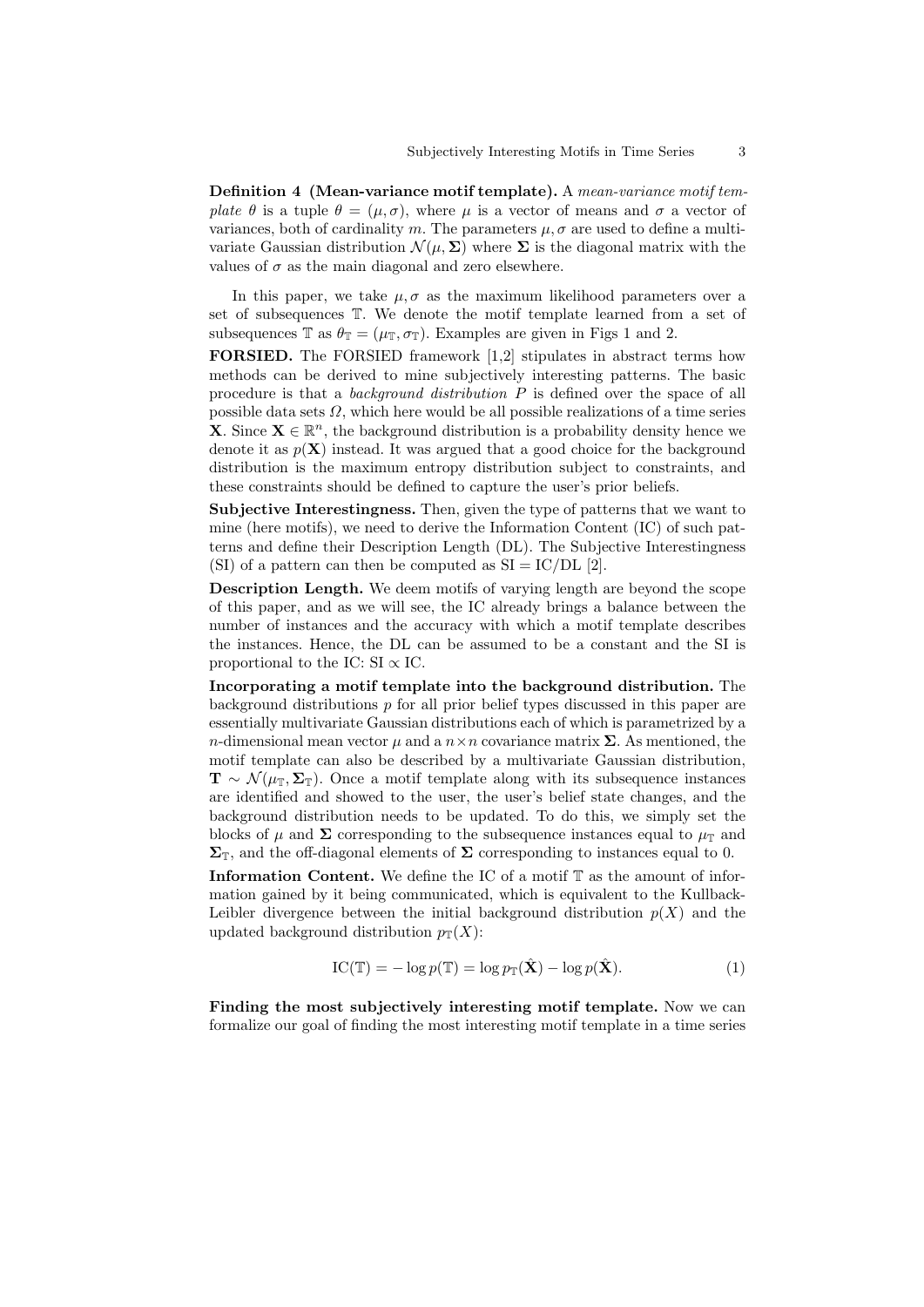as an optimization problem with the following objective:

$$
\text{Objective 1: } \underset{\mathbb{T}}{\operatorname{argmax}} \quad \log p_{\mathbb{T}}(\hat{\mathbf{X}}) - \log p(\hat{\mathbf{X}}).
$$

We propose a relaxed version of *Objective 1* which only depends on the probability of subsequences in T. This objective is similar to Objective 1, but is more straightforward to optimize efficiently.

$$
\text{Objective 2: } \underset{\mathbf{T}}{\text{argmax}} \quad \sum_{\hat{\mathbf{T}} \in \mathbb{T}} \log p_{\mathbb{T}}(\hat{\mathbf{T}}) - \sum_{\hat{\mathbf{T}} \in \mathbb{T}} \log p(\hat{\mathbf{T}}).
$$

## 3 How to find the most informative motif template

Let us denote the optimal motif by  $\mathbb{T}^*$  and let the set  $\mathbb{I} = \{i_1, i_2, \ldots, i_c\}$  index the instances of  $\mathbb{T}^*$  in  $\hat{\mathbf{X}}$ , where c is the number of instances in  $\mathbb{T}^*$ . As all the instances are assumed to be of the same length l, we have  $\mathbb{T}^* = \{ \hat{\mathbf{S}}_{i_1,l}, \hat{\mathbf{S}}_{i_2,l}, \ldots, \hat{\mathbf{S}}_{i_c,l} \}$ . The problem of finding all the instances in  $\mathbb{T}^*$  is actually to identify all the elements in I. In this work, we adopted a greedy search algorithm to approximately solve this problem. The general idea is to first seed  $\mathbb{I}$  by finding a small set of k instances similar wrt to Objective 2 and then greedily grow that set using Objective 1.

The algorithm consists of three major steps:

- 1. Model the user's prior belief by the original background distribution  $p_0$ ;
- 2. Seed by finding a small set of instances which optimizes  $Objective 2$ ;
- 3. Grow that set by adding an instance which optimizes Objective 1, and iterate.

The original background distribution. We wish to define constraints and compute a maximal entropy distribution such that these constraints are preserved in expectation. For the original background distribution  $p_0$ , we consider three kinds of constraints. They respectively express the user's prior knowledge about the mean and the variance of each data point, as well as the first order difference in X. Notice these expectation values can be anything, here we equate them to the empirical values. The solution of the maximal entropy distribution with these three constraints is a multivariate Gaussian distribution  $p_0(\mathbf{X})$  with a mean vector  $\mu_0$  and covariance matrix  $\Sigma_0$ .  $\mu_0$  and  $\Sigma_0$  can be derived by applying the Lagrange multiplier method. Also, we further improve the computation efficiency by using the property that maximizing the entropy and maximizing the likelihood are the dual of each other in the class of exponential form distributions. The computation details and results are omitted here for brevity.

Finding an initial template set  $\mathbb{T}_0$  with k instances. The search starts by finding k non-overlapping optimal instances for  $\mathbb{T}_0$ . Let  $\mathbb{I}_0$  denote index set for  $\mathbb{T}_0$ . We choose to optimize *Objective 2*, and the problem of finding the most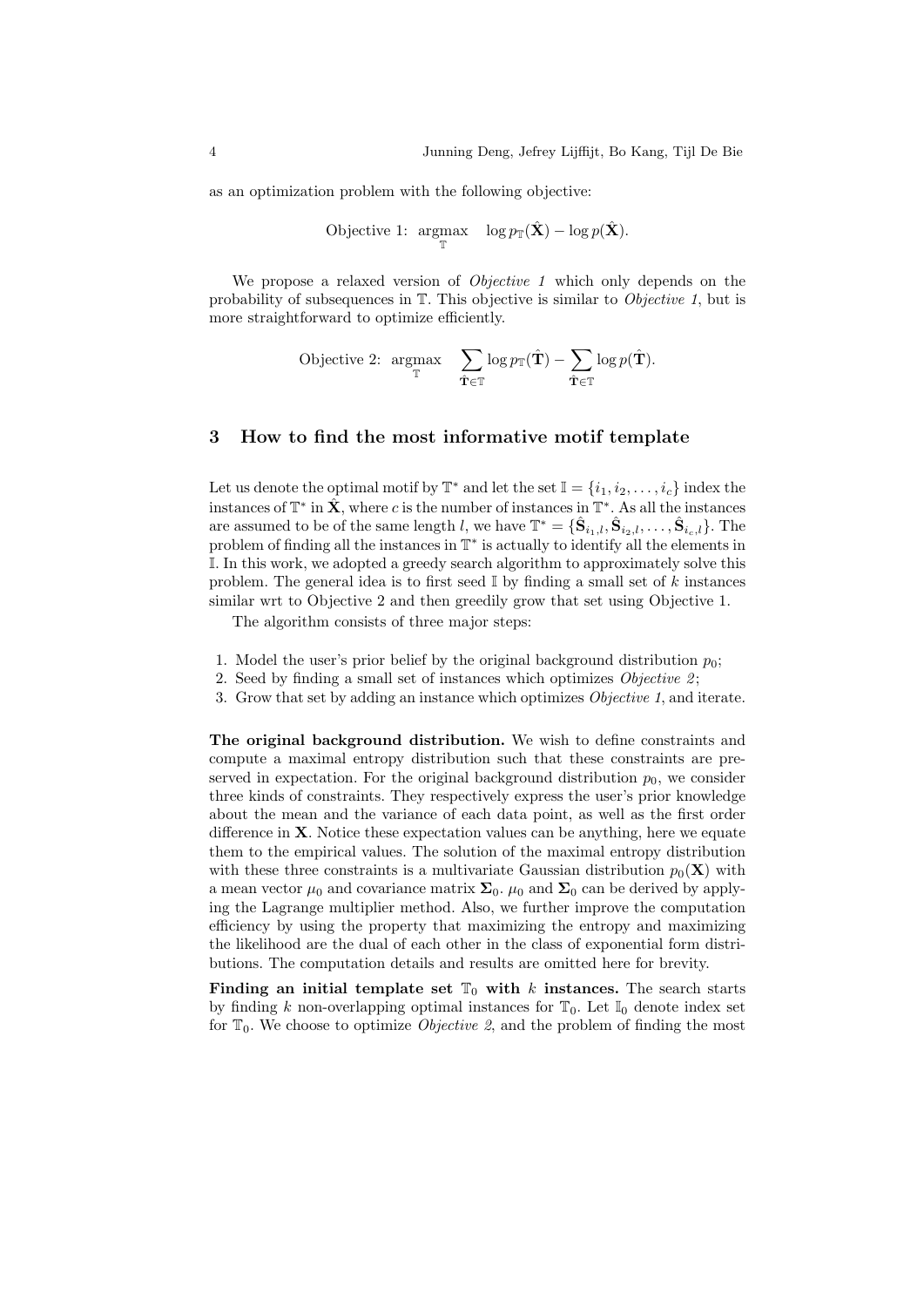subjectively interesting  $\mathbb{T}_0$  can be formulated as

 $\bar{W}$ 

Problem 1 
$$
\underset{\mathbb{T}_0}{\operatorname{argmax}}
$$
  $\sum_{\mathbf{T} \in \mathbb{T}_0} \log p_{\mathbb{T}_0}(\mathbf{T}) - \sum_{\mathbf{T} \in \mathbb{T}_0} \log p_0(\mathbf{T}) \equiv$   
argmax  $\sum_{i \in \mathbb{I}_0} \log \mathcal{N}(\hat{\mathbf{S}}_{i,l} | \mu_{\mathbb{T}_0}, \Sigma_{\mathbb{T}_0}) - \sum_{i \in \mathbb{I}_0} \log \mathcal{N}(\hat{\mathbf{S}}_{i,l} | \mu_0^{(i:i+l-1)}, \Sigma_0^{(i:i+l-1,i:i+l-1)})$   
(2)

here 
$$
\mu_{\mathbb{T}_0} = \frac{1}{k} \sum_{i \in \mathbb{I}_0} \hat{\mathbf{S}}_{i,l}, \quad \Sigma_{\mathbb{T}_0} = \text{diag}\left(\frac{1}{k-1} \sum_{i \in \mathbb{I}_0} (\hat{\mathbf{S}}_{i,l}^{(1)} - \mu_{\mathbb{T}_0}^{(1)})^2, \right.
$$
  

$$
\frac{1}{k-1} \sum_{i \in \mathbb{I}_0} (\hat{\mathbf{S}}_{i,l}^{(2)} - \mu_{\mathbb{T}_0}^{(2)})^2, \dots, \frac{1}{k-1} \sum_{i \in \mathbb{I}_0} (\hat{\mathbf{S}}_{i,l}^{(l)} - \mu_{\mathbb{T}_0}^{(l)})^{(2)}))
$$

Note the superscript of a symbol is used to denote the corresponding entry in a vector or matrix. Using the expression for the multivariate Gaussian distribution and  $\Sigma_{\mathbb{T}_0}$ 's being a diagonal matrix, we can write Eqs. (2) as

$$
\sum_{i \in \mathbb{I}_0} \log \mathcal{N}(\hat{\mathbf{S}}_{i,l} | \mu_{\mathbb{T}_0}, \Sigma_{\mathbb{T}_0}) - \sum_{i \in \mathbb{I}_0} \log \mathcal{N}(\hat{\mathbf{S}}_{i,l} | \mu_0^{(i:i+l-1)}, \Sigma_0^{(i:i+l-1,i:i+l-1)})
$$
\n
$$
= -\frac{k \ast l}{2} \log(2\pi) + \frac{k \ast l}{2} \ast \{ \log k + \log(k-1) \}
$$
\n
$$
-\frac{k}{2} \sum_{h \in [l]} \log \left\{ \sum_{\substack{i,j \in \mathbb{I}_0 \\ i < j}} (\hat{\mathbf{S}}_{i,l}^{(h)} - \hat{\mathbf{S}}_{j,l}^{(h)})^2 \right\} - \frac{1}{2} (k-1) \ast l
$$
\n
$$
-\sum_{i \in \mathbb{I}_0} \log \mathcal{N}(\hat{\mathbf{S}}_{i,l} | \mu_0^{(i:i+l-1)}, \Sigma_0^{(i:i+l-1,i:i+l-1)})
$$
\n
$$
I I
$$
\n(3)

Note the parts related to the choice of instances in  $\mathbb{T}_0$  are underbraced and numbered respectively as  $I$  and  $II$ . Term  $I$  makes the search for optimal instances very computationally demanding, reaching  $\mathcal{O}(n^k k^2)$ . We thus consider optimizing a relaxed objective of Problem 1 based on bounding the term I. Applying Jensen's inequality results in a summation form taken from all the instance pairs. This allows us to convert Problem 1 to be the search for a submatrix with maximum sum, mitigating the  $k^2$  factor of the original time complexity. Also, we measure the potential of each candidate and prune the search space so that the search goes through only those highly potential candidates.

Greedily searching for a new instance. The algorithm then continues to search for a new subsequence which optimizes *Objective 1*, until the probability of the time series decreases, i.e.  $p_j(\mathbf{X}) - p_{j-1}(\mathbf{X}) \leq 0$ . During this step, we also apply a heuristic to prune subsequences which pose little potential, which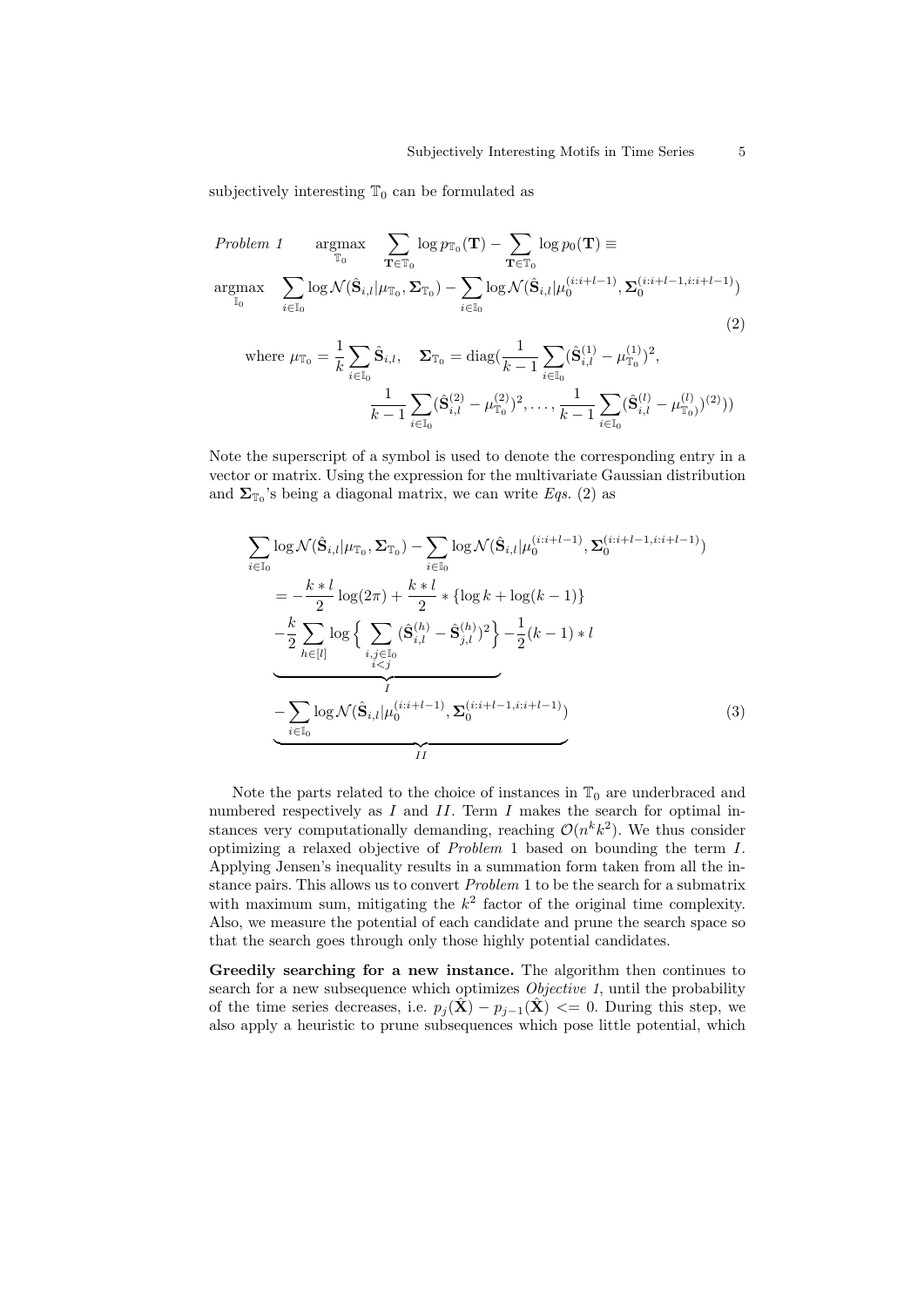

Table 1: Run-time to search the initial template set, with pruning factor 99%.

Fig. 1: The algorithm correctly retrieves the two patterns in the synthetic data.

significantly reduces the search space and thus speeds up the computations.

Remark 1. Although the three basic steps described above are for finding a single motif template (i.e. the most informative one to the user), our analysis is not finished with that. A new search for another motif template is started by running step 2 and step 3 again based on an updated background distribution, the one that has already incorporated the user's knowledge of the previous template.

#### 4 Experiments

Data. Synthetic data was generated by embedding two instances from the UCR Trace Data (length 275) of different classes twelve times into a time series of length 15,000, separated by Gaussian noise. The ECG data set is recording #205 in the MIT-BIH Arrhythmia DataBase [7]. We chose a part of 20 seconds (7200 samples) to experiment on that includes normal heartbeats and ventricular tachycardia beats. The Belgian Power Load data set (from the Open Power System Data [8]) covers the year 2007 and is resampled at hourly resolution, for a total length of  $24 * 365 = 8760$ .

Pruning and Scalability. In all experiments we used 99% pruning, as even with such heavy pruning the optimal motif template was still found. Table 1 shows that that the length of the motif template does not influence the computational cost that much, but the influence of the time-series length is more than quadratic.

Synthetic data. We verified whether our method could correctly find the embedded motifs in the synthetic data, the result of which is shown in Fig. 1.

ECG time-series. We analyzed the ECG data using a motif template length of 100, corresponding to a duration of 0.28s. In this fairly short recording (see Fig. 2a), our algorithm identified three motifs. The first two motifs correspond to normal heartbeats (highlighted with red and green, templates shown in 2b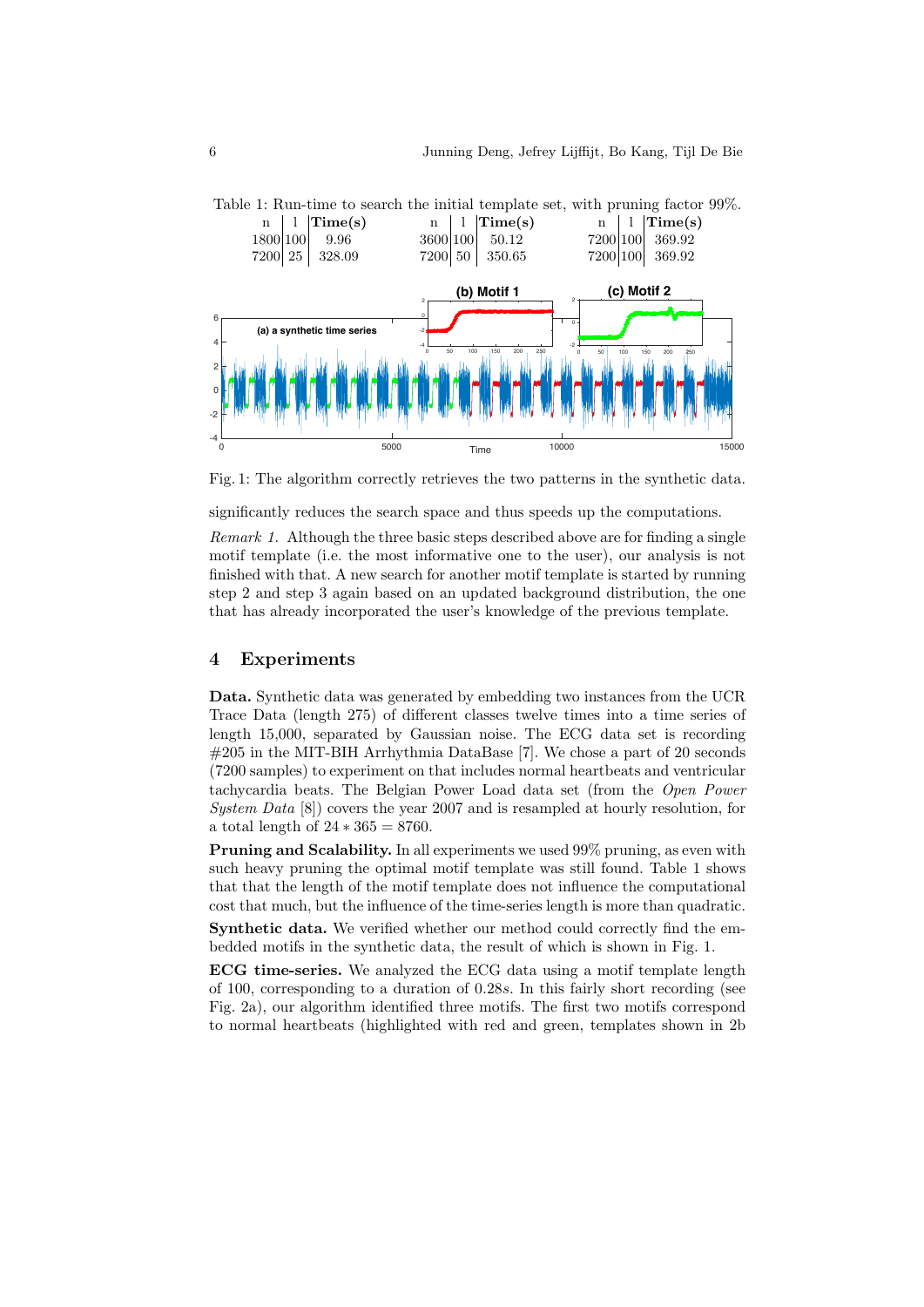

Fig. 2: Three motif templates identified in the 20-second ECG recording.

and 2c). We see their shapes mostly coincide, with a horizontal shift. Another motif identified by the algorithm lies in the area of ventricular tachycardia (pink sections). The instances do not cover all the ventricular tachycardia heart beats, but the small error bars in Fig. 2d indicate that these instances are uncannily similar to each other, and the reason why other ventricular tachycardia subsequences lose the membership for this motif set is their smaller similarity.

Belgium Power Load Data. We analyzed this data searching for motifs of length 24 (one day). The first motif found covers many weekdays, except for Fridays, during winter time. The second motif corresponds to many days between Monday to Thursday as well, but during hot seasons. Interestingly, days in July appear to be different from either. Actually, part of these days (i.e. Monday to Thursday in the last two weeks of July) constitute the third motif. The fourth motif covers many Sundays from middle of April to the beginning of October.

# 5 Related work

A considerable body of literature has been devoted to techniques to discover recurring patterns in time series. There exist several challenging issues in this pattern discovery problem, including scalability [9,12], the detection of motifs with various lengths [10,6], multi-dimensional time-series [11], and handling distortions [3]. All existing methods are objective, in the sense that they not consider a user's beliefs or expectations and thus operate regardless of context. The novelty of our algorithm is in modeling and using the user's beliefs, and inserting the subjective informativeness into the targeted patterns.

Most related in spirit are algorithms that involve user interaction elements. An efficient method to visually mine patterns in time series is VizTree [4]. This algorithm involves the usage SAX, a symbolic representation of time series which is invariant to time shifting [5]. VizTree allows users to visually evaluate and inspect subsequence patterns. However, VizTree uses a predefined length of the motif to be found. For example, GrammarViz3 [10] allows discovery of variablelength motifs in an interactive setting.